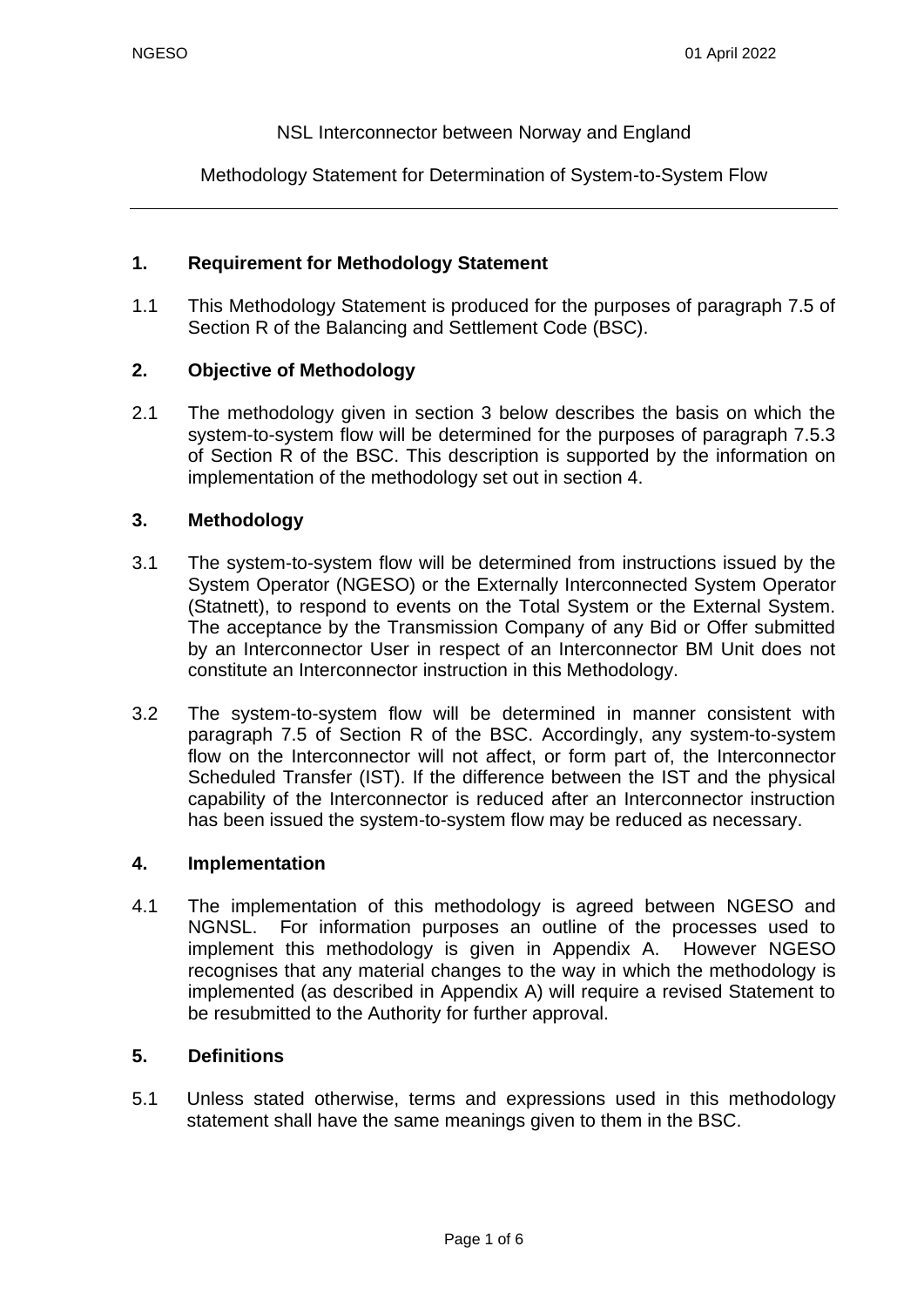## **Appendix A**

### **Operational Process for Determining the System-System Flow on the NSL Norway-England Interconnector**

### *A1 Calculate the Interconnector Scheduled Transfer (IST)*

The Interconnector Scheduled Transfer is based on Interconnector specific Nominations submitted by Interconnector Users. Each User's aggregate nomination data will be consistent with Physical Notifications submitted to NGESO by NGNSL acting on behalf of Interconnector Users, and must be within the Net Transfer Capacity (NTC) as defined in the Operating Protocol.

### *A2 Calculate the Scheduled GB Reference Programme (SGBRP)*

The Scheduled GB Reference Programme (SGBRP) is based on the same Nomination data that is used to determine the IST. The SGBRP will, as far as possible, give the same energy transfer in each trading period as the Nominations data used to determine the IST, within the agreed dynamic characteristic for the Interconnector.

There will be a day-ahead GB Reference Programme (GBRP) sent to NGESO and it must be within the Net Transfer Capability (NTC) as defined in the Operating Protocol after the outturn of the day ahead auction. The GBRP is the base against which System-System Flows (SSF) will be calculated.

#### *A3 Variations to the Final Scheduled GB Reference Programme (FSGBRP)*

After the GBRP has been agreed it may be necessary to vary the GBRP. This will constitute a system-to-system flow (which may for example be recorded as Emergency Assistance) unless for reasons as specified in paragraph 7 of section R of the BSC or as a result of an un-coordinated action.

#### *A4 Volume of System-to-System Changes*

Where the instruction to change the GBRP has been given for a reason that will give rise to a system-to system flow then the change to the GBRP will be a system-tosystem change. The volume associated with a system-to-system change will be calculated from the previous GBRP as described below:

Consider the simple FSGBRP shown in figure 1.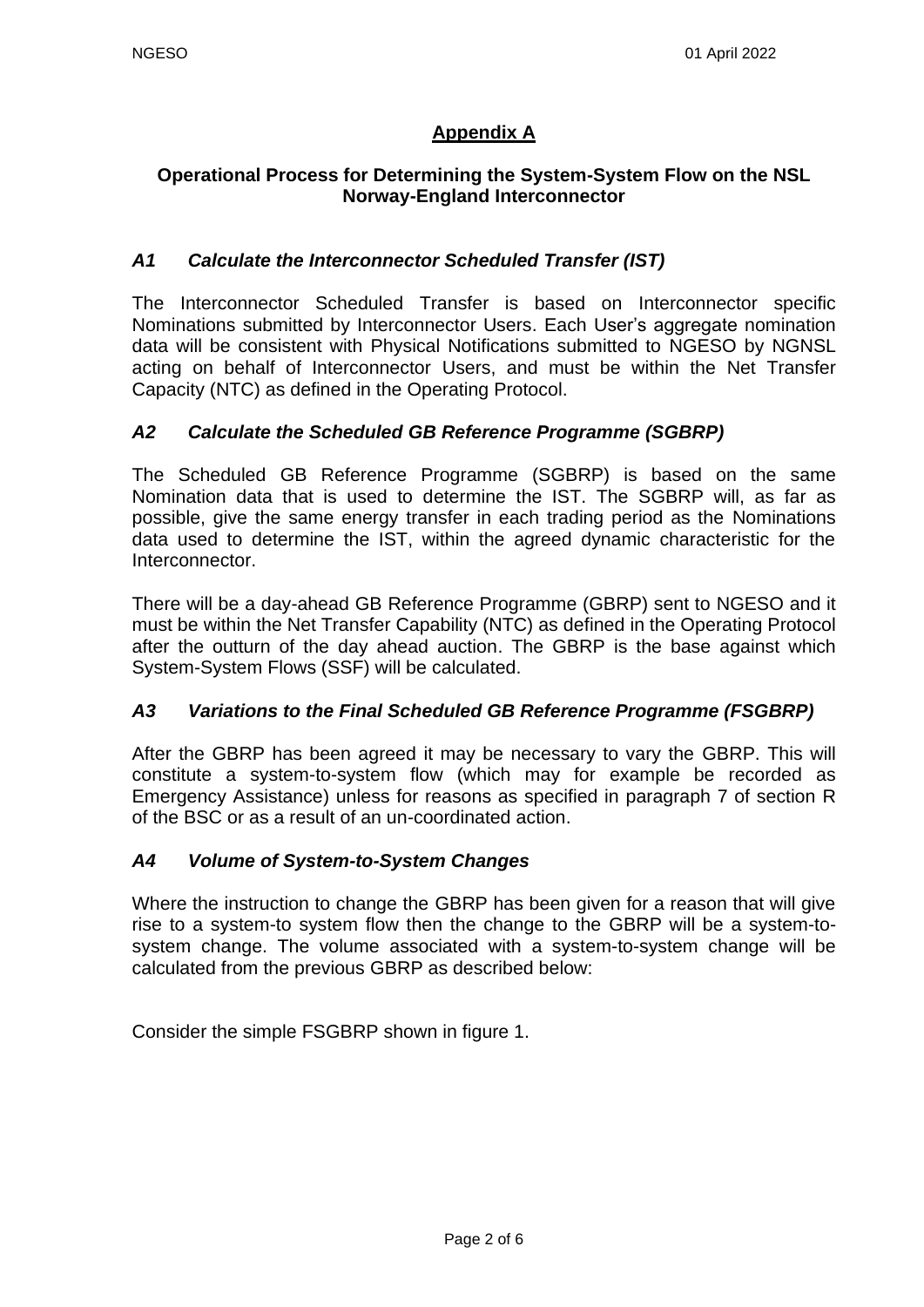

Figure 1 FSGBRP

NGESO makes a request to vary the GBRP (this request being accepted by the other party) or a request is issued automatically by equipment armed by NGESO or NGNSL to respond to events on the Total System or the External System.



## **Figure 2 FSGBRP revised for system-to-system flow**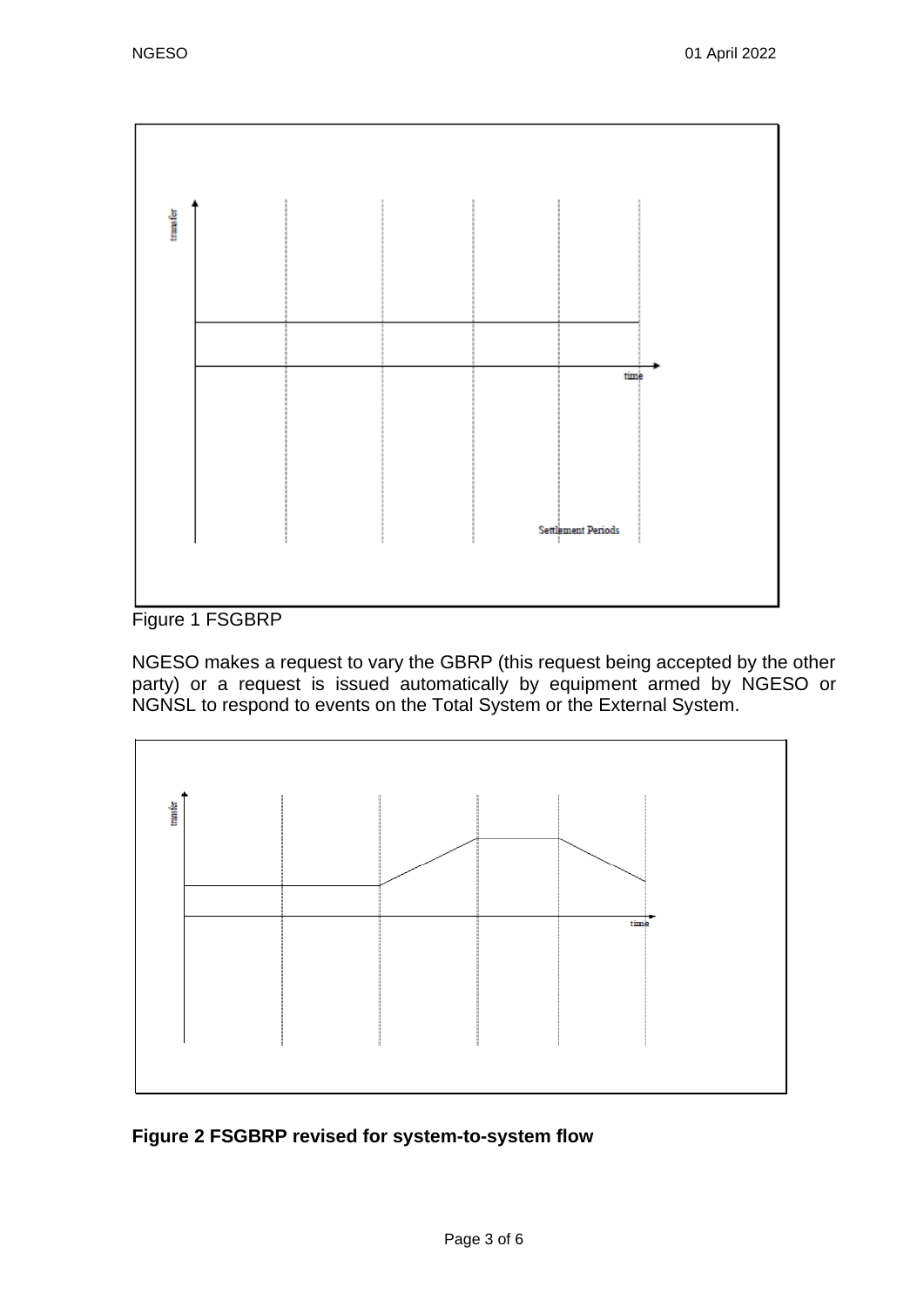The change in the instructed transfer in settlement period j, caused by acceptance of coordinated Interconnector instruction is given by:

The change in the instructed transfer in settlement period j, caused by acceptance of  
coordinated Interconnector instruction is given by:  

$$
\Delta T_{n,j} = \sum_{s}^{j} \max \Big( ICMIN_{s}, \min \Big( ICMAX_{s}, PT_{n,s} \Big) \Big) - \max \Big( ICMIN_{s} \min \Big( ICMAX_{s}, PT_{(n-1),s} \Big) \Big) \partial t
$$

Where

| ICMAX                    | Is the maximum actual instantaneous Interconnector<br>Capability at second s (MPTC);                                                                                                                                                                                                                                                                    |
|--------------------------|---------------------------------------------------------------------------------------------------------------------------------------------------------------------------------------------------------------------------------------------------------------------------------------------------------------------------------------------------------|
| ICMIN                    | Is the minimum actual instantaneous Interconnector<br>Capability at second s (MPTC);                                                                                                                                                                                                                                                                    |
| $PT_{n,s}$               | Is the programmed instantaneous transfer as at second s as<br>a result of an agreed trade. A positive value denotes a flow<br>from Norway to England. The value is in MW at the English<br>end of the Interconnector. Where a trade is agreed and a new<br>reference programme is not provided NGESO will create this<br>for the purpose of settlement; |
| $\mathcal{PT}_{(n-1),s}$ | Is the programmed instantaneous transfer at second s prior to<br>the trade being agreed. A positive value denotes a flow from<br>Norway to England. The value is in MW at the English end of<br>the Interconnector. Where a trade is agreed and a reference<br>programme is not provided NGESO will create this for the<br>purpose of settlement;       |
|                          | Sum over all seconds in settlement period j;                                                                                                                                                                                                                                                                                                            |
| $\Delta T_{n,j}$         | Is the change in transfer volume resulting from acceptance of<br>co-ordinated Interconnector Services in settlement period j;                                                                                                                                                                                                                           |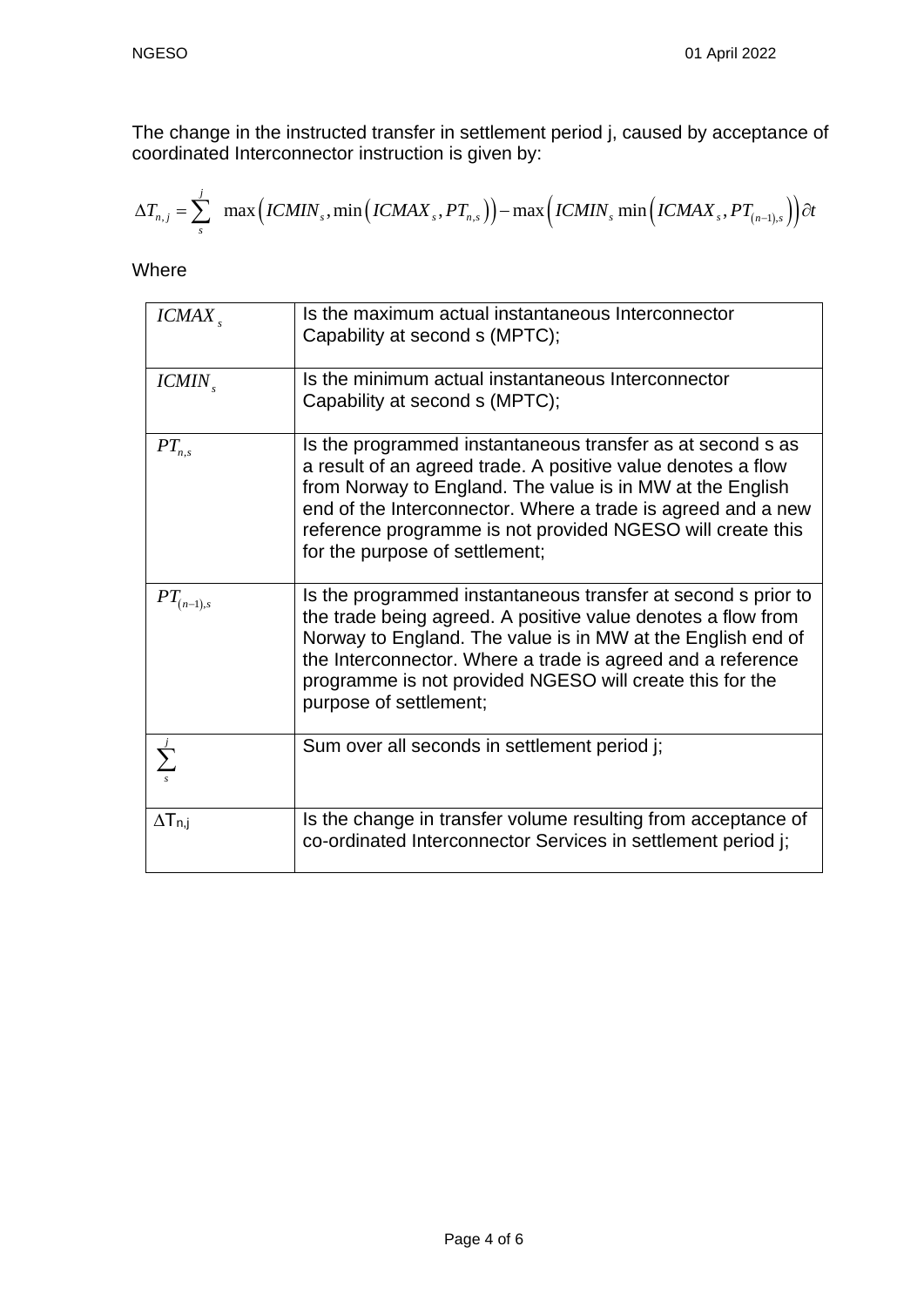This is shown graphically below:



## **Figure 3: Change in instructed transfer volume arising from change in GBRP**

The total volume of system-to-system change  $(T<sub>i</sub>)$  will be the sum of all changes in instructed transfer volume arising due to system-to-system flows.

## *A5 Volume of System-to-System Flow (SSF)*

The total volume of system-to-system change is calculated at Mid Interconnector. It is then adjusted for Interconnector Losses to determine the System-to-System Flow. This adjustment uses the Mid Point Loss Factor.

# *A6 Metered Volume for Transmission Company Interconnector BM Units*

The system-to-system flow is calculated and the Metered Volume allocated to the Transmission Company Interconnector BM Units (TCIBMU) as shown below:

 $SSF = T_i * (1-x^*MCLF)$ 

*Where x= 1 if Net Flow across the Interconnector in the settlement period is Norway to England, else -1* 

If direction of SSF is from Norway to England

 $TCIBMU(Production) = SSF$   $TCIBMU(Construction) = 0$ 

If direction of SSF is from England to Norway

TCIBMU(Production) = 0 TCIBMU(Consumption) = SSF